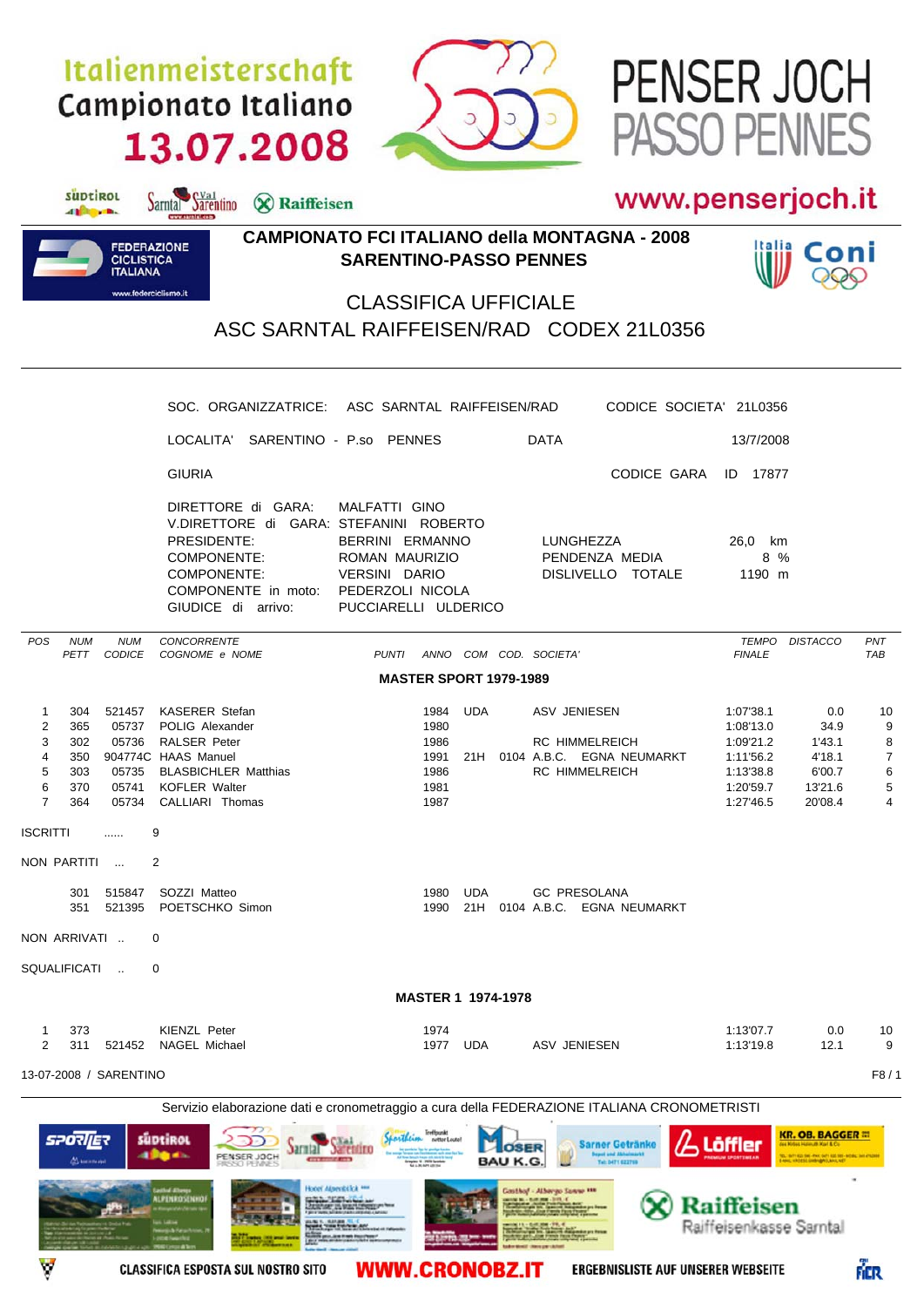| POS                                                                   | <b>NUM</b><br><b>PETT</b>              | <b>NUM</b><br>CODICE                     | CONCORRENTE<br>COGNOME e NOME                                                                                                                          | <b>PUNTI</b> |                                              |                                                             | ANNO COM COD. SOCIETA'                                                          | <b>TEMPO</b><br><b>FINALE</b>                                              | <b>DISTACCO</b>                                     | PNT<br>TAB                               |
|-----------------------------------------------------------------------|----------------------------------------|------------------------------------------|--------------------------------------------------------------------------------------------------------------------------------------------------------|--------------|----------------------------------------------|-------------------------------------------------------------|---------------------------------------------------------------------------------|----------------------------------------------------------------------------|-----------------------------------------------------|------------------------------------------|
| <b>ISCRITTI</b>                                                       |                                        | .                                        | 3                                                                                                                                                      |              |                                              |                                                             |                                                                                 |                                                                            |                                                     |                                          |
|                                                                       | NON PARTITI                            | $\sim$                                   | 1                                                                                                                                                      |              |                                              |                                                             |                                                                                 |                                                                            |                                                     |                                          |
|                                                                       | 310                                    |                                          | <b>GASSER Freddy</b>                                                                                                                                   |              | 1976                                         |                                                             | SV FELDTHURNS                                                                   |                                                                            |                                                     |                                          |
|                                                                       | NON ARRIVATI                           |                                          | 0                                                                                                                                                      |              |                                              |                                                             |                                                                                 |                                                                            |                                                     |                                          |
|                                                                       | SQUALIFICATI                           | $\sim$                                   | 0                                                                                                                                                      |              |                                              |                                                             |                                                                                 |                                                                            |                                                     |                                          |
|                                                                       |                                        |                                          |                                                                                                                                                        |              |                                              | MASTER 2 1969-1973                                          |                                                                                 |                                                                            |                                                     |                                          |
| $\mathbf{1}$<br>$\overline{c}$<br>3<br>$\overline{4}$                 | 315<br>369<br>317<br>367               | 521481<br>522983<br>521909<br>05738      | <b>OBERJAKOBER Michael</b><br><b>BONIN Maurizio</b><br>MARZINOTTO Michele<br><b>WIESER Kurt</b>                                                        |              | 1973<br>1969<br>1970<br>1973                 | <b>UDA</b>                                                  | PAPIN SPORT<br>ASD VP PAROLIN<br>AC PERGINE                                     | 1:09'25.8<br>1:10'08.0<br>1:16'27.5<br>1:28'25.8                           | 0.0<br>42.2<br>7'01.7<br>19'00.0                    | 10<br>9<br>8<br>$\overline{7}$           |
| <b>ISCRITTI</b>                                                       |                                        | .                                        | 5                                                                                                                                                      |              |                                              |                                                             |                                                                                 |                                                                            |                                                     |                                          |
|                                                                       | NON PARTITI                            | $\overline{\phantom{a}}$                 | 0                                                                                                                                                      |              |                                              |                                                             |                                                                                 |                                                                            |                                                     |                                          |
|                                                                       | NON ARRIVATI                           |                                          | 0                                                                                                                                                      |              |                                              |                                                             |                                                                                 |                                                                            |                                                     |                                          |
|                                                                       | SQUALIFICATI                           | $\sim$                                   | 1                                                                                                                                                      |              |                                              |                                                             |                                                                                 |                                                                            |                                                     |                                          |
|                                                                       |                                        |                                          | 316 E010194 RIZZI Eduard                                                                                                                               |              | 1971                                         | UIS                                                         | SPORTLER BIKE TEAM                                                              |                                                                            |                                                     |                                          |
|                                                                       |                                        |                                          |                                                                                                                                                        |              |                                              | MASTER 3 1964-1968                                          |                                                                                 |                                                                            |                                                     |                                          |
| $\mathbf{1}$<br>$\overline{c}$<br>3<br>4<br>5<br>6<br><b>ISCRITTI</b> | 320<br>322<br>323<br>324<br>371<br>368 | 521510<br>521459<br>521456<br>05740<br>. | 1964101 SHAFFERER Erich<br><b>BALLERIN Giorgio</b><br><b>HECKER Boris</b><br>THURNER Roland<br><b>GRASSNITT Markus</b><br><b>BOSIO Alessandro</b><br>9 |              | 1964<br>1966<br>1968<br>1968<br>1964<br>1968 | <b>AUT</b><br><b>UDA</b><br><b>UDA</b><br><b>UDA</b><br>AUT | KTM MOUNTAINBIKER AT<br>FORMAGGI PINZOLO FIAVE'<br>ASV JENIESEN<br>ASV JENIESEN | 1:06'26.2<br>1:06'33.0<br>1:10'21.9<br>1:10'25.1<br>1:11'11.5<br>1:29'02.4 | 0.0<br>6.8<br>3'55.7<br>3'58.9<br>4'45.3<br>22'36.2 | 10<br>9<br>8<br>$\overline{7}$<br>6<br>5 |
|                                                                       | NON PARTITI                            | $\sim$ 100 $\mu$                         | 3                                                                                                                                                      |              |                                              |                                                             |                                                                                 |                                                                            |                                                     |                                          |
|                                                                       | 321<br>325<br>326                      | 538317<br>538336                         | 6119328 BONFANTE Luca<br>CARINI Marco<br>CIRIEGO Roberto                                                                                               |              | 1965<br>1967<br>1967                         | UIS<br><b>UDA</b><br><b>UDA</b>                             | SPORTLER BIKE TEAM<br>PASSONI VO2 TEAM<br>PASSONI VO2 TEAM                      |                                                                            |                                                     |                                          |
|                                                                       | NON ARRIVATI                           |                                          | 0                                                                                                                                                      |              |                                              |                                                             |                                                                                 |                                                                            |                                                     |                                          |
|                                                                       | SQUALIFICATI                           |                                          | $\mathbf 0$                                                                                                                                            |              |                                              |                                                             |                                                                                 |                                                                            |                                                     |                                          |
|                                                                       |                                        |                                          |                                                                                                                                                        |              |                                              | <b>MASTER 4 1959-1963</b>                                   |                                                                                 |                                                                            |                                                     |                                          |
| $\mathbf{1}$<br>$\overline{2}$<br><b>ISCRITTI</b>                     |                                        | $\ldots$                                 | 331 521453 EGGER Oscar<br>330 521454 HUBER Peter<br>3                                                                                                  |              | 1961<br>1959                                 | UDA<br>UDA                                                  | ASV JENIESEN<br>ASV JENIESEN                                                    | 1:10'11.5<br>1:12'27.2                                                     | 0.0<br>2'15.7                                       | -10<br>9                                 |
|                                                                       |                                        | NON PARTITI  1                           |                                                                                                                                                        |              |                                              |                                                             |                                                                                 |                                                                            |                                                     |                                          |
|                                                                       |                                        |                                          | 332 521455 ZOEGGELER Martin                                                                                                                            |              |                                              |                                                             | 1960 UDA ASV JENIESEN                                                           |                                                                            |                                                     |                                          |
|                                                                       |                                        | NON ARRIVATI                             | $\overline{0}$                                                                                                                                         |              |                                              |                                                             |                                                                                 |                                                                            |                                                     |                                          |
|                                                                       |                                        | SQUALIFICATI                             | 0                                                                                                                                                      |              |                                              |                                                             |                                                                                 |                                                                            |                                                     |                                          |
|                                                                       |                                        |                                          |                                                                                                                                                        |              |                                              | MASTER 6 1949-1953                                          |                                                                                 |                                                                            |                                                     |                                          |
|                                                                       |                                        |                                          | 1 340 8099769 COMI Adriano                                                                                                                             |              | 1949 UIS                                     |                                                             | CIRC. CASSA RISP. BZ                                                            | 1:20'19.4                                                                  | 0.0                                                 | 10                                       |
| ISCRITTI                                                              |                                        | $\ldots$                                 | $\mathbf{1}$                                                                                                                                           |              |                                              |                                                             |                                                                                 |                                                                            |                                                     |                                          |
|                                                                       | NON PARTITI                            |                                          | 0                                                                                                                                                      |              |                                              |                                                             |                                                                                 |                                                                            |                                                     |                                          |
|                                                                       | NON ARRIVATI                           |                                          | 0                                                                                                                                                      |              |                                              |                                                             |                                                                                 |                                                                            |                                                     |                                          |
|                                                                       |                                        | SQUALIFICATI                             | $\mathbf 0$                                                                                                                                            |              |                                              |                                                             |                                                                                 |                                                                            |                                                     |                                          |
|                                                                       |                                        | 13-07-2008 / SARENTINO                   |                                                                                                                                                        |              |                                              |                                                             |                                                                                 |                                                                            |                                                     | F8/2                                     |